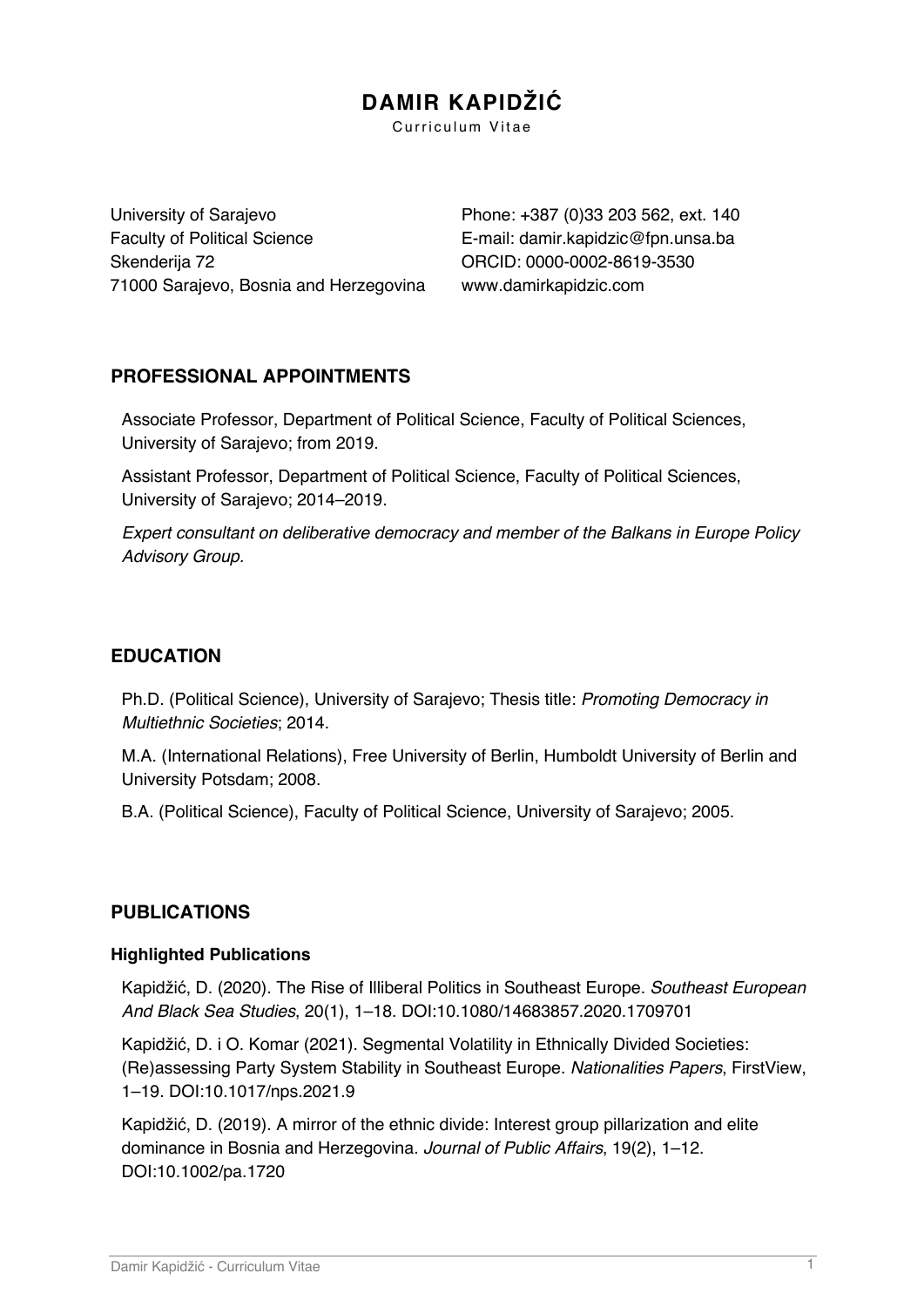### **Peer-reviewed Articles**

Kapidžić, D., D. Janušauskienė and P. Csanyi (2022). Diverging or converging trajectories? Assessing differences in the internationalisation of political science within Central and Eastern Europe. European Political Science, Online First, 1–16. DOI:10.1057/s41304-022- 00364-y

Kapidžić, D. (2020). Subnational Competitive Authoritarianism and Power-Sharing in Bosnia and Herzegovina. *Southeast European And Black Sea Studies*, 20(1), 81–102. DOI:10.1080/14683857.2020.1700880

Kapidžić, D. (2018). Public Authority Beyond Hybrid Governance: Creating Throughput Legitimacy in Northern Uganda. *Peacebuilding*, 6(2), 127–143. DOI:10.1080/21647259.2018.1449187

Kapidžić, D. (2017). Segmentirani stranački sustav Bosne i Hercegovine [The Segmented Party System of Bosnia and Herzegovina]. *Politi*č*ke perspective*, 7(1-2), 7–23. DOI:10.20901/pp.7.1-2.01

Kapidžić, D. (2015). Democratic Transition and Electoral Design in Plural Societies: The Case of Bosnia and Herzegovina's 1990 Elections. *Ethnopolitics*, 14(3), 311–327. DOI:10.1080/17449057.2015.1006975

Kapidžić, D. (2014). Ethnic practice in electoral politics: Bosnia and Herzegovina's 1990 Presidency elections. *Southeast European And Black Sea Studies*, 14(4), 556–584. DOI:10.1080/14683857.2014.974371

Kapidžić, D. (2014). Multietnička demokracija i mjerenje etniciteta [Multiethnic Democracy and Measuring Ethnicity]. *Sarajevo Social Science Review*, 3(1/2), 25–52.

Turčalo, S. & Kapidžić, D. (2014). NATO Integration of Bosnia and Herzegovina: The pursuit of local ownership in externally-led state building. *Croatian International Relations Review*, 20(71), 71–90. DOI:10.2478/cirr-2014-0009

Kapidžić, D. (2011). International Role of the European Union in the Western Balkans? Measuring Consistency and Coherence of Value Expressions in the EU's External Relations. *Croatian International Relations Review*, 17(62/63), 5–17.

### **Books**

Kapidžić, D. & Stojarová, V. (2021). Illiberal Politics in Southeast Europe: How Ruling Elites Undermine Democracy. London: Routledge. ISBN: 978-1-032-07689-8

Kapidžić, D. (2019). *Multietni*č*ka demokracija* [Multiethnic Democracy]. Sarajevo: Univerzitet u Sarajevu – Fakultet političkih nauka.

Turčilo, L., Osmić, A., Kapidžić, D., Šadić, S., Žiga, J. & Dudić, A. (2019). *Youth Study Bosnia and Herzegovina: 2018/2019*. Berlin: Friedrich-Ebert-Stiftung.

Žiga, J., Turčilo, L., Osmić, A., Bašić, S., Džananović Miraščija, N., Kapidžić, D. & Brkić Šmigoc J. (2015). *Youth Study Bosnia and Herzegovina*. Sarajevo: Friedrich-Ebert-Stiftung.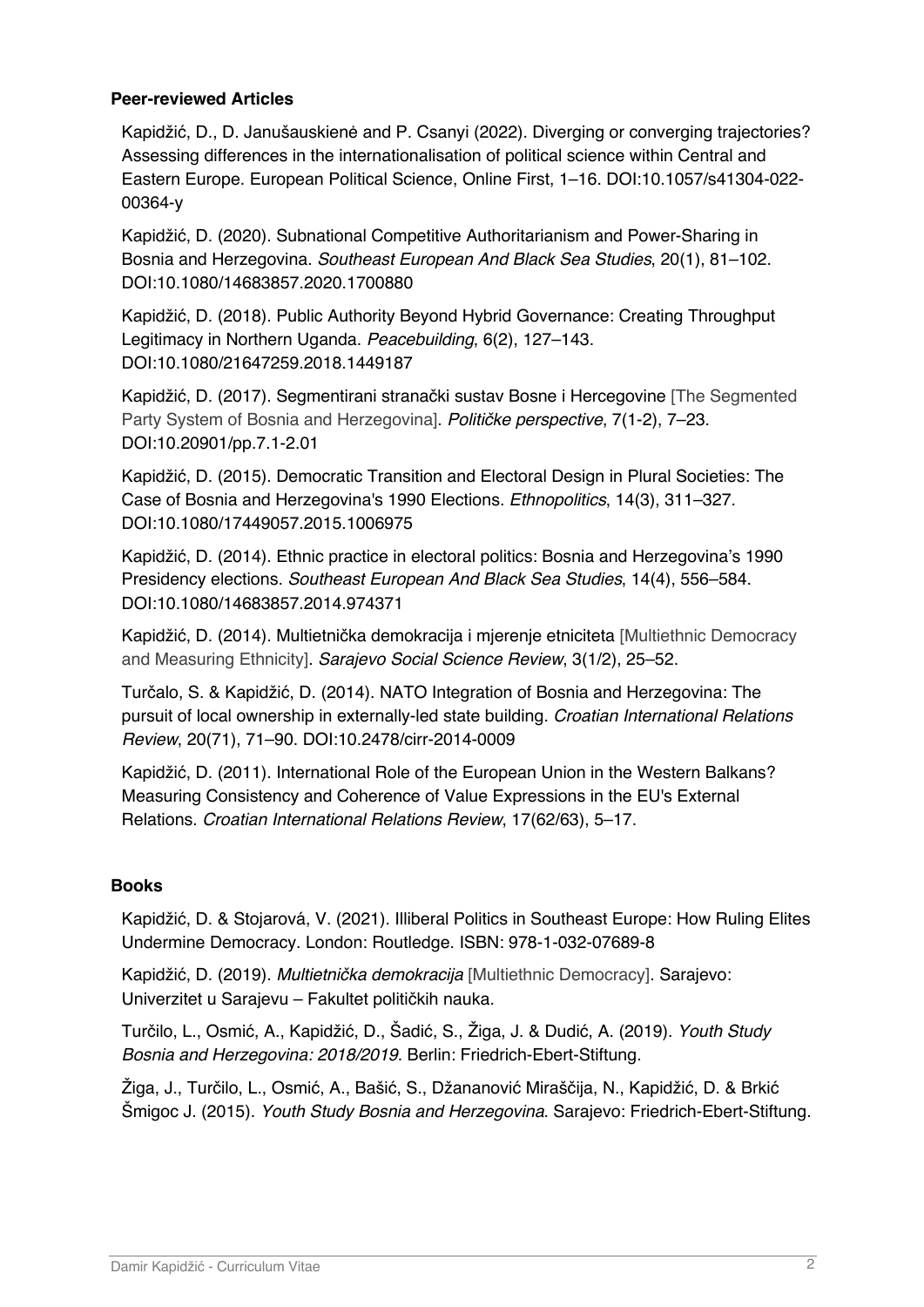#### **Journal Special Issues Edited**

*Southeast European And Black Sea Studies*, 20(1): Illiberal politics in Southeast Europe. Co-edited with Věra Stojarová

### **Book Chapters**

Kapidžić, D., Pavlović D. & Bosanac, G. (2018). Crisis Response in Bosnia and Herzegovina, Serbia and Croatia. In: Džihić, V. & Solska, M. (Eds.), *Crisis Governance in Bosnia and Herzegovina, Croatia and Serbia. The Study of Floods in 2014*. Oxford: Peter Lang. pp.27–57. DOI:10.3726/b13392

Kapidžić, D., Pavlović D. & Bosanac, G. (2018). Mapping an Unfolding Crisis: Key Developments during the Floods in Bosnia and Herzegovina, Croatia and Serbia (Appendix 1). In: Džihić, V. & Solska, M. (Eds.), *Crisis Governance in Bosnia and Herzegovina, Croatia and Serbia. The Study of Floods in 2014*. Oxford: Peter Lang. pp.189–198. DOI:10.3726/b13392

Pavlović D., Kapidžić, D. & Bosanac, G. (2018). Flood Protection Systems in the Precrisis Phase: The Cases of Serbia, Croatia, Bosnia and Herzegovina (Appendix 2). In: Džihić, V. & Solska, M. (Eds.), *Crisis Governance in Bosnia and Herzegovina, Croatia and Serbia. The Study of Floods in 2014*. Oxford: Peter Lang. pp.199–222. DOI:10.3726/b13392

Džuverović N. & Kapidžić, D. (2017). Bridging the 'International-Local Gap' in Peacebuiling Through Academic Cooperation: The Balkan Master's Program in Peace Studies. In: Millican, J. (Ed.), *Universities and Conflict*. Abingdon: Routledge. pp.120–135.

Kapidžić, D. (2015). Party System of Bosnia and Herzegovina. In: Arnautović, S., Mujagić, N., Kapidžić, D., Osmić, A. & Huruz, E., *Political Pluralism and Internal Party Democracy*. Podgorica: Centar za monitoring i istraživanje. pp.35–56.

Kapidžić, D. (2014). Repercussions for the Democratic Consolidation of Bosnia and Herzegovina. In: Felberbauer, E. M. & Jureković, P. (Eds.), *Croatian Membership in the European Union: Implications for the Western Balkans.* Vienna: Republic of Austria-Federal Ministry of Defence and Sports. pp. 79–88.

### **Other Publications in Peer-reviewed Journals**

Kapidžić, D. (2020). Konsocijacijska demokracija u Bosni i Hercegovini za vrijeme globalne krize [Consociational Democracy in Bosnia and Herzegovina in Times of Global Crisis]. *Politi*č*ki* ž*ivot*, 18, 41–50.

Kapidžić, D. (2016). Local Elections in Bosnia and Herzegovina: Election Analysis. *Contemporary Southeastern Europe*, 3(2), 127–134.

### **Book Reviews**

Kapidžić, D. (2021). The Rise of Authoritarianism in the Western Balkans, by Florian Bieber. *Southeast European and Black Sea Studies*, 21(1), 167–168. DOI: 10.1080/14683857.2020.1850992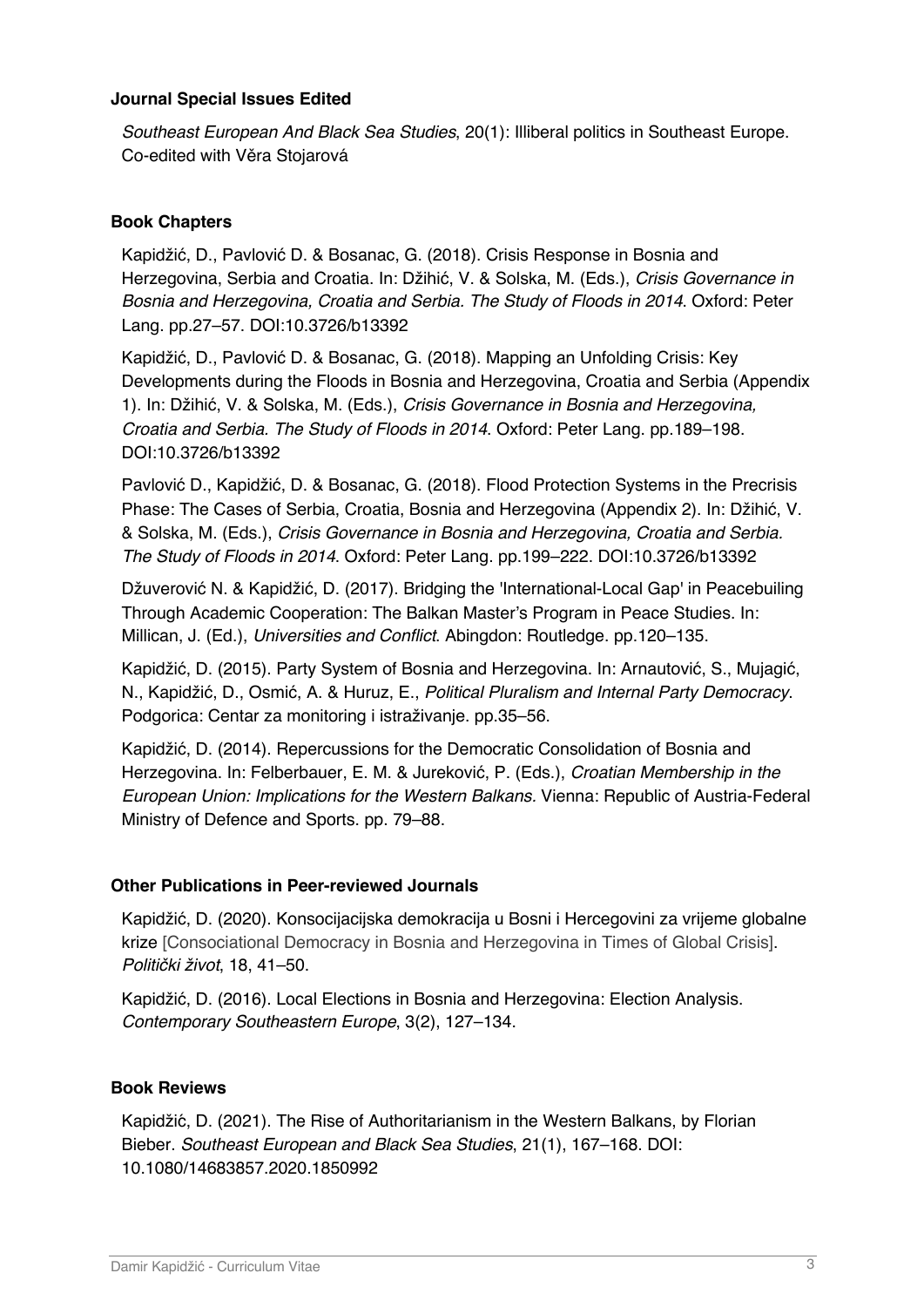Kapidžić, D. (2019). The Europeanisation of the Western Balkans: A Failure of EU Conditionality?, edited by Jelena Džankić, Soeren Keil and Marko Kmezić. *East European Politics*, 35(4), 558–559. DOI: 10.1080/21599165.2019.1677227

Kapidžić, D. (2019). Multiethnic Regionalisms in Southeastern Europe: Statehood Alternatives, by Dejan Stjepanovic. ́ *Southeast European And Black Sea Studies*, 19(3), 515–516. DOI: 10.1080/14683857.2019.1622289

Kapidžić, D. (2018.). Das politische System Bosnien und Herzegowinas, edited by Tobias Flessenkemper & Nicholas Moll. *Südosteuropa*, 66(4), 601–603. DOI: 10.1515/soeu-2018- 0046

### **Policy Briefs and Popular Publications**

Kapidžić, D. (2022). Breaking the news. How authoritarian leaders divert public attention and why it is dangerous. BiEPAG blog. <br/>bit.ly/3s0Uy2M>

Kapidžić, D. (2022). Undermining democracy in Southeast Europe. *ECPR The Loop blog*. <https://bit.ly/36W6jAN>

Kapidžić, D., Edt. (2021). Drivers of radicalisation and violent extremism in the light of state dynamics in MENA and the Balkans. Barcelona: European Institute of the Mediterranean. <https://bit.ly/3pBI55u>

Kapidžić, D., Hirkić, M., Dudić, A., Turčalo, S., Bašić, S. i Bakić S. (2021). Macro-level Drivers in Bosnia and Herzegovina. CONNEKT Country Papers. <https://bit.ly/3pCb3lP>

Kapidžić, D. Dudić, A., Kadić V. & Turčalo S. (2020) National Approaches to Extremism: Bosnia and Herzegovina. *CONNEKT Country Reports*. <https://bit.ly/3wtTQvN>

Kapidžić, D. (2019). The state of Local Democracy in Bosnia and Herzegovina. *ICLD Country Briefs*. <https://bit.ly/2S1YkYL>

Kapidžić, D. (2019). Discussing Democratic Political Culture in Southeast Europe. In: Pudar Draško, G. & Džihić, V. (Eds.). *Political Culture in Southeast Europe*. Sarajevo: Friedrich-Ebert-Stiftung.

Kapidžić, D. (2018). The dominance of ethnic parties in Bosnia and Herzegovina will continue. *Perspectives Southeastern Europe*, 4/2018, 54–57.

Kapidžić, D. (2018). How public authority is legitimised by making decisions in the right way. Africa at LSE Blog. <http://bit.ly/2vm0fLX>

Kapidžić, D. (2016). Governing the Floods: Bosnia and Herzegovina. *RRPP Policy Brief*. <http://bit.ly/2GzTIT8>

# **RESEARCH**

### **Highlighted Research**

*Contexts of extremism in MENA and Balkan societies – CONNEKT*. Member of the Executive Committee, Member of the Ethics Advisory Board, project coordinator of Work Package 4 and principal investigator at the University of Sarajevo [Horizon 2020 – Research and innovative action; 2020–2023; www.h2020connekt.eu].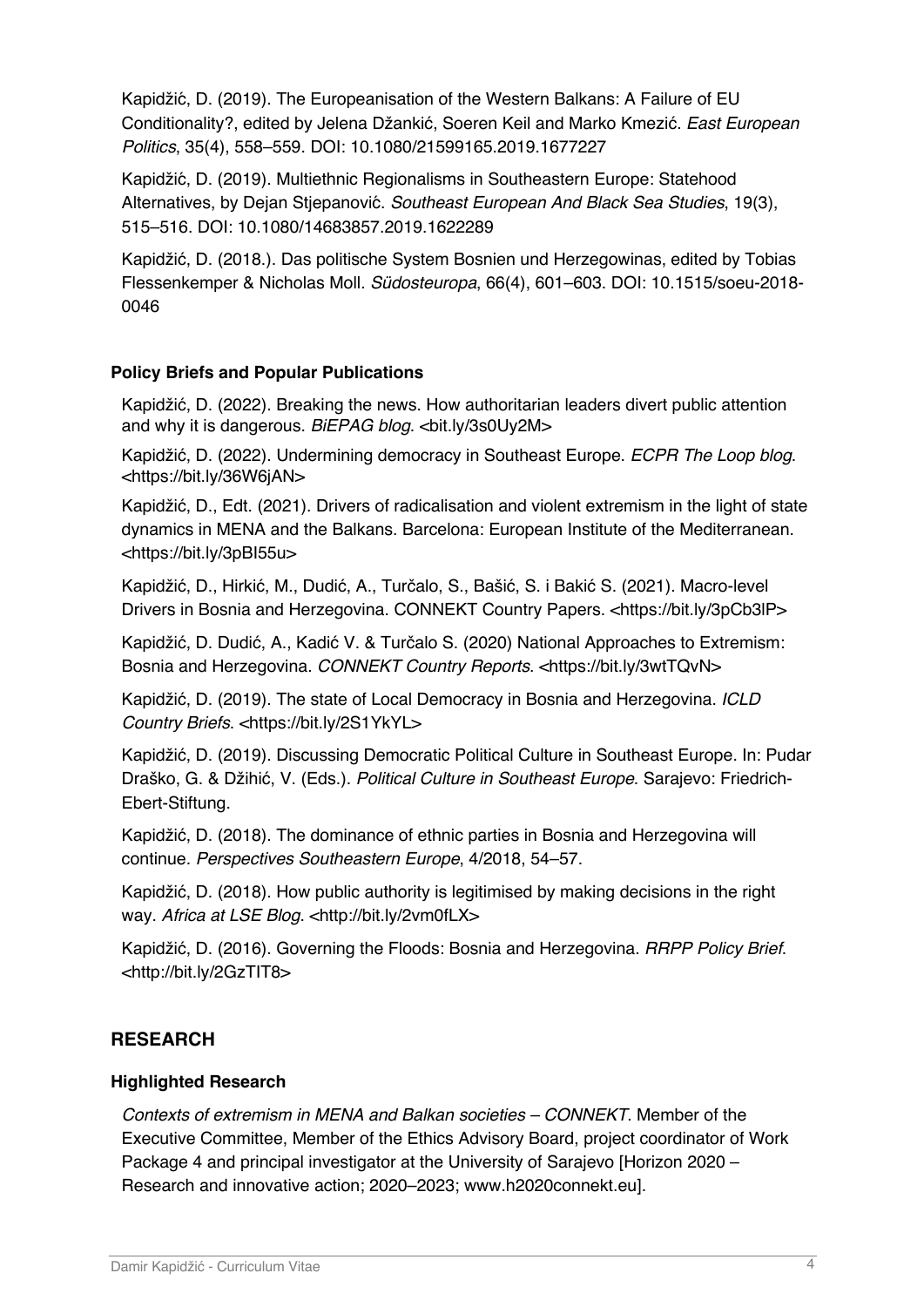*Alternatives to Consociationalism? Managing Group Conflict Through Power-Sharing Within Political Parties*. Grant-holder and principal investigator [Comparative research in Singapore and Malaysia funded by the Open Society Foundations (OSF); 2018].

*Justice and Security Research Programme*. Associate researcher for Uganda [Research consortium led by the London School of Economics and Political Science (LSE) and funded by DFID-UK; 2011–2016; http://blogs.lse.ac.uk/jsrp].

### **Leading Role**

*Comparative study of local democracy in Slovenia and Bosnia and Herzegovina*. Grantholder and principal investigator [study of democracy and electoral systems at the local level funded by the FBiH Ministry of Education and Science; 2021–2023].

*The Dayton Generation: The Future of Bosnia and Herzegovina in the Eyes of Young People.* Co-applicant and researcher [study on the attitudes and expectations funded by Friedrich Naumann Stiftung; 2020–2021].

*Governing the Floods*. Grant-holder and principal investigator [Research on institutional responses to crisis in the Balkans. Funded through the Regional Research Promotion Programme (RRPP) by Swiss Agency for Development and Cooperation (SDC) and University of Fribourg; 2015–2016].

*Balkan Electoral Comparative Study*. Co-applicant and researcher for BiH [Research on electoral systems in the Balkans with the University of Belgrade, CeMI Podgorica, KIPRED Pristina and researchers from BiH. Funded through RRPP by SDC and University of Fribourg; 2014–2016].

# **Participating Role**

*Intergovernmental Coordination from Local to European Governance*. Management Committee member [COST Action CA20123; 2021–2025; http://igcoord.eu].

*European Non-Territorial Autonomy Network*. Management Committee member [COST Action CA18114; 2019–2023; http://entan.org].

*Promoting Democratic Values and Reforms.* Country expert for BiH [National Endowment for Democracy and Sbunker, Prishtina; 2019–2020].

*Constitution-making and deliberative democracy*. Management Committee member [COST Action CA17135; 2018–2022; https://constdelib.com].

*Active citizenship: promoting and advancing innovative democratic practices in the Western Balkans*. University of Sarajevo team member, researcher for BiH [Erasmus+ Jean Monnet Activities network project led by University of Belgrade, with Universities of Graz, Turin, Skopje and Sarajevo; 2018–2021; https://act-wb.net].

*Professionalization and Social Impact of European Political Science.* Management Committee member [COST Action CA15207; 2016–2020; http://proseps.sns.it].

*Youth Studies Southeast Europe*. Researcher and author of chapters on politics, democracy, trust and values [A region-wide study on attitudes and expectations of youth in the region funded by the Friedrich Ebert Stiftung; 2017–2018; www.fes.de/jugendstudiensuedosteuropa].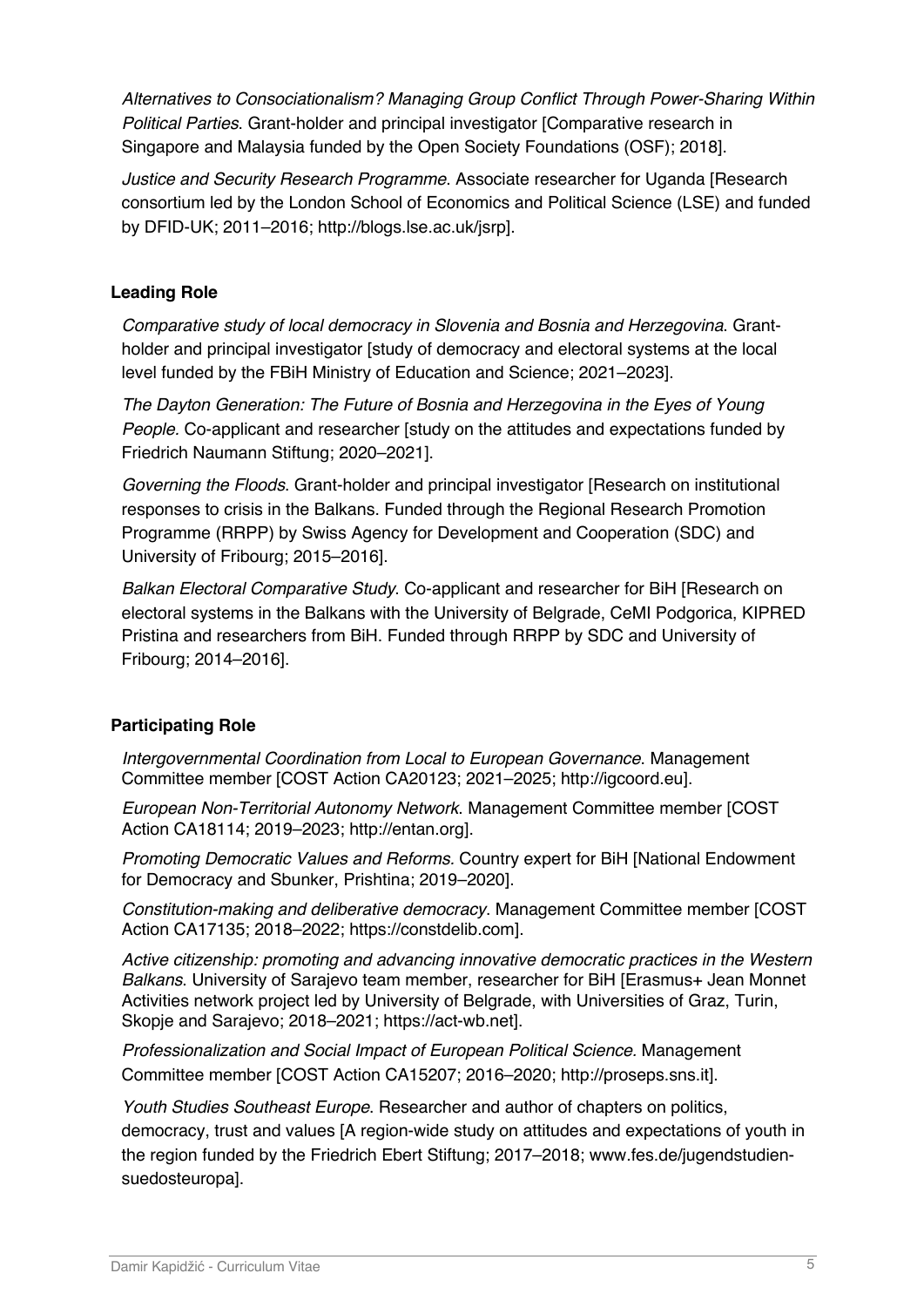*Mladi u BiH* (Youth Study BiH). Country researcher for BiH [The BiH chapter-led by the University of Sarajevo—of a comparative research project of the Friedrich Ebert Stiftung focusing on Eastern Europe; 2014–2015].

*Ethnic Quotas and Representation of Minorities in Local Politics in Bosnia and Herzegovina*. Associate researcher [Research project of the University of Zurich, Zentrum für Demokratie Aarau, and Analitika Sarajevo. Funded through SCOPES by the Swiss National Science Foundation (SNF); 2012–2013].

*Exiting conflict: Building legitimate outcomes in international peace operations*. Researcher [Research project of the Friedrich Ebert Stiftung and LSE; 2010–2012].

# **GRANTS, FUNDING AND SCHOLARSHIPS AWARDED**

2020-2023. Horizon 2020 grant for research project (co-applicant): *Contexts of extremism in MENA and Balkan societies – CONNEKT* (Grant# 870772), funded by the European Commission.

2018. Civil Society Scholar Award grant for research project and fieldwork as Visiting Scholar at National University of Singapore and University of Malaya: *Alternatives to Consociationalism?* (Grant# IN2017-37957), funded by OSF.

2015–2016. *Preparation grant for EU-Horizon 2020, COST and EUREKA project applications*. Awarded by the Ministry of Civil Affairs of BiH.

2015–2016. RRPP grant for research project: *Governing the Floods*. Awarded through University of Fribourg, funded by SDC.

2015–2016. Scholarship: *JoinEU-SEE>Penta Erasmus Mundus staff mobility*. Award for research stay at University of Graz.

2014–2016. RRPP grant for research project (co-applicant): *Balkan Electoral Comparative Study*. Awarded to the Center for Monitoring and Research Montenegro through University of Fribourg, funded by SDC.

2014–2015. JSRP grant for fieldwork in Northern Uganda (Aug–Sept 2014) and research stay at the London School of Economics (Jan–Feb 2015): *Justice and Security Research Programme*. Awarded through LSE, funded by DFID-UK.

*Erasmus+ teaching/staff mobility scholarships*: Erasmus University Rotterdam, International Institute of Social Studies in The Hague (2017 & 2019), Science Po, Paris (2019), University of Glasgow, UK (2021).

# **Visiting Scholar Positions**

University of Malaya, Kuala Lumpur, Asia-Europe Institute, 2018.

National University of Singapore, Department of Political Science, 2018.

University of Graz, Center for Southeast European Studies, 2016.

London School of Economics, Department of International Development, 2015.

University of Zurich, NCCR Democracy, 2014.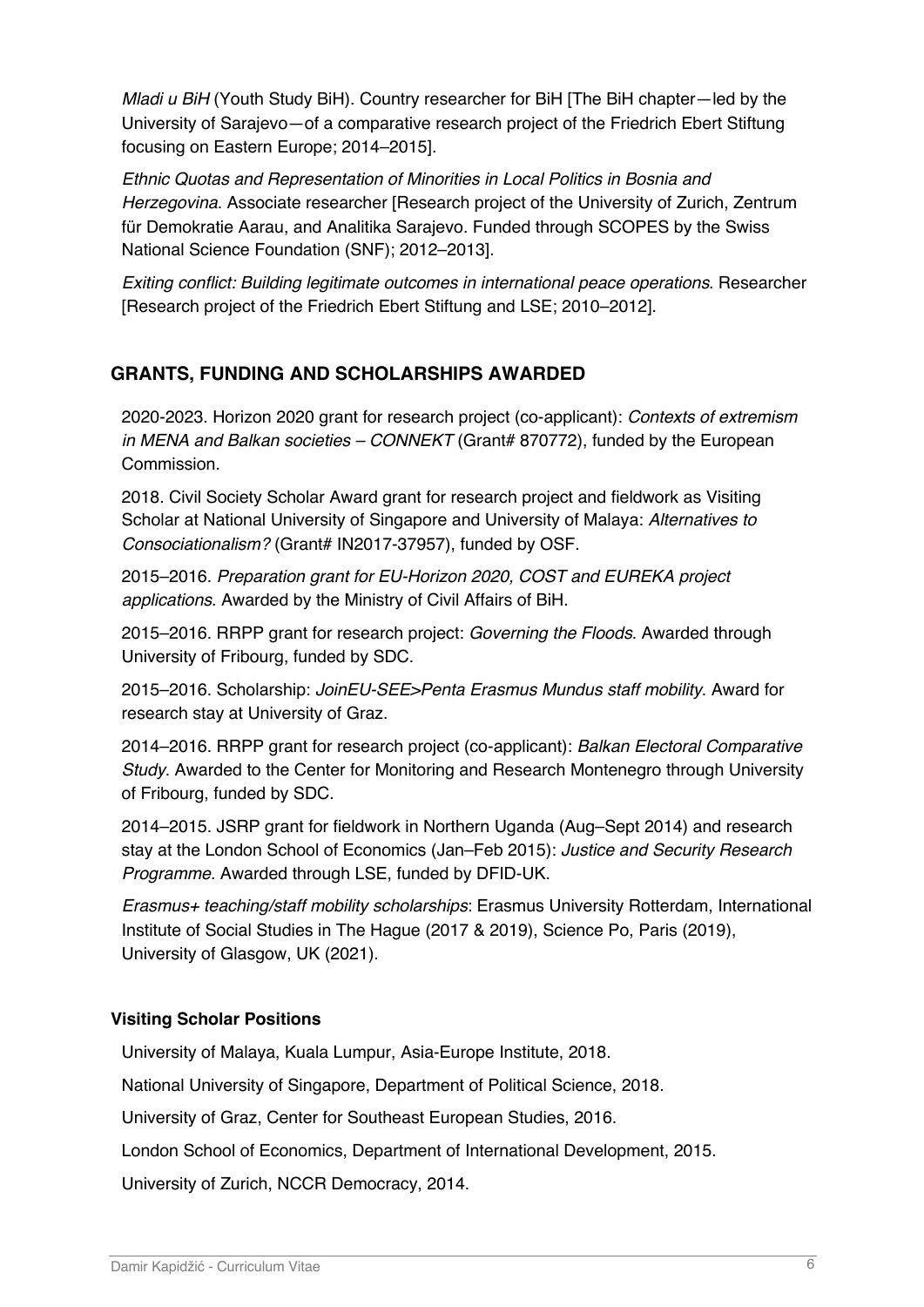# **TEACHING**

#### **University of Sarajevo, Faculty of Political Science**

CURRENT:

*Comparative Politics* (undergraduate; in English: Fall 2014, Fall 2015, Fall 2016, Fall 2017; in B/H/S: Spring 2015, Spring 2016, Spring 2017, Spring 2018, Spring 2019, Spring 2020, Spring 2021, Spring 2022).

*Ethnic Conflict and Statebuilding* (undergraduate; in English: Spring 2022).

*Foreign Policy Analysis* (graduate; in English: Fall 2017, Spring 2019, Spring 2020, Spring 2021, Spring 2022).

*Comparative Democratization and Authoritarianism* (graduate; in English: Fall 2018, Fall 2019, Fall 2020, Fall 2021).

*Democratization and Authoritarianism in Southeast Europe* (elective graduate course in Joint Master Political Science – Integration & Governance; with University of Salzburg; in English: Fall 2018, Fall 2019, Fall 2020).

*Democracy and Authoritarianism* (elective doctoral course; in B/H/S: Spring 2018; Fall 2019).

PREVIOUS:

*Post-Conflict Societies and Statebuilding* (undergraduate; in English: Spring 2016, Spring 2017, Spring 2018, Spring 2019, Spring 2020, Spring 2021).

*Non-State Actors in Global Politics* (undergraduate; in English: Fall 2015, Fall 2016, Fall 2017, Fall 2018).

*Public Opinion* (undergraduate; in B/H/S: Fall 2014, Fall 2015, Fall 2016).

*Political Parties in the European Union* (graduate; in B/H/S: Fall 2017, Fall 2018).

#### **University of Sarajevo, Center for Interdisciplinary Studies, and University of Bologna**

*Patterns of Democratization and Autocratization in Southeast Europe* (graduate, in English – European Regional Master's Programme in Democracy and Human Rights: Fall 2020, Fall 2021)

#### **University of Belgrade, Faculty of Political Science**

*Ethnic Conflict Regulation* (graduate, co-taught with N. Vladisavljević & R. Jakešević; in English: Spring 2016).

#### **Université de Fribourg, Interfaculty Institute for Central and Eastern Europe**

*Designing Institutions for Democracy and Conflict Management in Southeastern Europe*  (elective block course; in English: Spring 2016).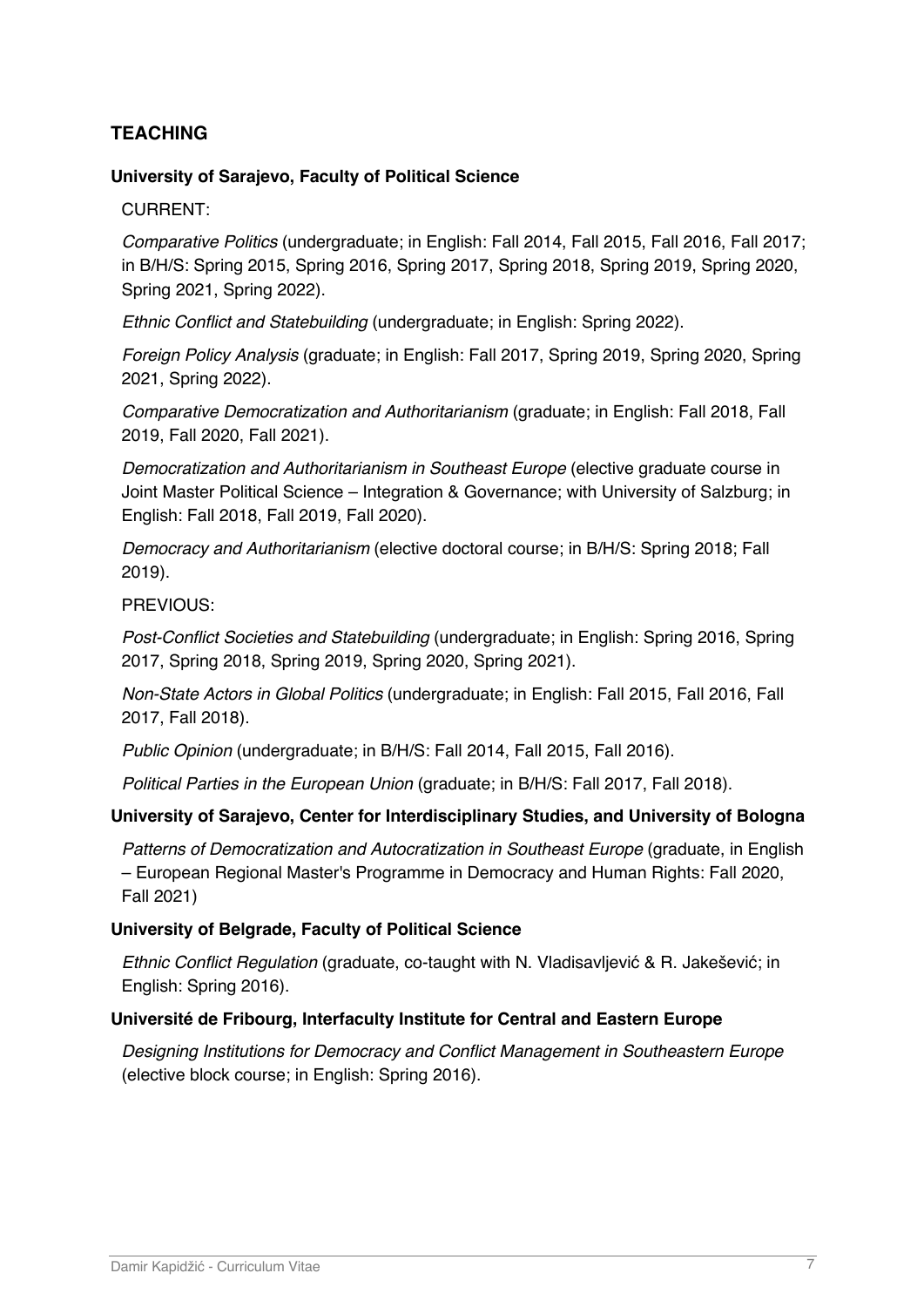# **GUEST LECTURES, SEMINARS AND INVITED TALKS**

### **Highlighted Guest Lectures**

Guest speaker: *Peacebuilding: Approaches to Reducing Ethnoreligious Conflict. The pros and cons of power-sharing*. Harvard University, Government Department, GOV94. Online, October 2020.

Virtual roundtable: *Democracy in South East Europe: Backsliding or new normal?* Oxford University, St Antony's College, SEESOX. Online, January 2021.

Virtual roundtable: *Democratic backsliding in the Western Balkans.* Association for the Study of Nationalities, #VirtualASN. Online, June 2020. <https://bit.ly/3phIYhA>

#### **Other Guest Lectures, Seminars and Invited Talks (selected)**

Virtual roundtable: *Regional Forums on Conflict Prevention and the Protection of the Human Rights of Minorities*. UNHRC and Tom Lantos Institute. Online, October 2021.

Guest lecture: *Competitive Authoritarianism and the 2020 Elections in Southeast Europe*. UniversitéLibre de Bruxelles, CEVIPOL. Online, June 2021.

Seminar: *Establishing citizenship assemblies in a divided city: the case study of Mostar.* University of Sarajevo, Summer School: Advancing democracy. Online, May 2021.

Guest lecture: *Implications of Power-Sharing as a Peacebuilding Mechanism after Ethnic Conflict*. University of Trento, EUWeBER Jean Monnet Chair. Online, May 2021.

Guest lecture: *Conflict Management Through Power-Sharing in Bosnia and Herzegovina*. Saint Joseph University Beirut, ArMA. Online, April 2021.

Virtual roundtable: *Deep State and State Capture*. Oxford University, The Europaeum, Scholars Programme Rule of Law in Europe. Online, March 2021.

Virtual roundtable: *25 Years of the Dayton Agreement: Bosnia and Herzegovina's Uneasy Peace.* Association for the Study of Nationalities, #VirtualASN. Online, December 2020. <https://bit.ly/34k2Ib8>

Guest lecture: *Reconstructing Communities: Insights from the Balkans* (UTC2410A). National University of Singapore, College of Alice & Peter Tan. Online, May 2020.

Invited talk: *Political Systems in Western Balkan countries*. Progressive Politics in the Western Balkans, Foundation Boris Divković. Sarajevo, March 2020.

Panel Discussion: *Possible Models for Europe and the Balkans: Between Politics and Law*. Osservatorio Balcani e Caucaso Transeuropa & Embassy of Italy in BiH: Italy and BiH – The Balkans and the EU from One Century to the Other. Sarajevo, November 2019.

Keynote speaker: *Challenges to the Culture of Peace in a Changing World*. International Association of Peace Messenger Cities: 30th General Assembly. Sarajevo, Sept 2019.

Roundtable: *International Statebuilding in Bosnia & Herzegovina and North Macedonia*. International Political Science Association, RC14 Politics and Ethnicity: Diversity and Democratic Governance. Sarajevo, June 2019.

Seminar: *Democracy in a multiethnic society and the threat of illiberal politics*. Science Po, Le Centre de recherches internationals. Paris, April 2019.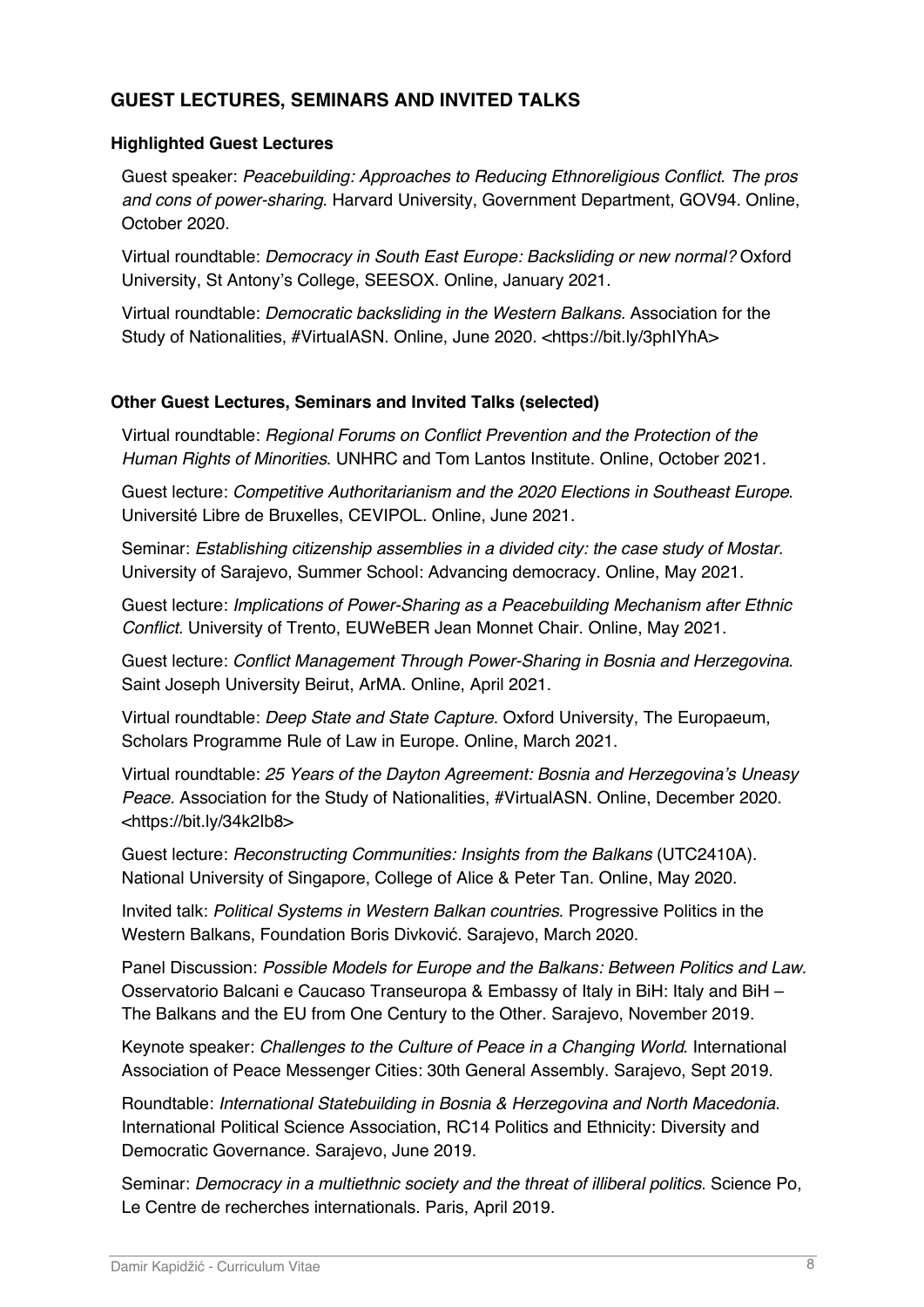Seminar: *The rise of illiberal politics and competitive authoritarianism in Southeast Europe*. International Institute of Social Studies. The Hague, March 2019.

Guest lecture: *European but not EU: Inside-outside perceptions and concerns on the path to European integration*. University of Turin, Department of Cultures, Politics and Society. Turin, November 2018.

Seminar: *Democratic Attitudes Among Youth in Southeast Europe.* Waseda University, WINPEC/CPPE Seminar. Tokyo, October 2018.

Guest lecture: *The Future of EU Enlargement in the Western Balkans.* University of Malaya, Asia-Europe Institute. Kuala Lumpur, August 2018.

Seminar: *Democratic Representation in Multi-Ethnic States*. Breaking Boundaries— Humanity in Action Summer Fellowship in Sarajevo. Sarajevo, June 2017.

Invited talk: *The Crisis of Democracy*. University of Graz, Center for Southeast European Studies. May 2017.

Seminar: *Public Authority Beyond Hybrid Governance*. International Institute of Social Studies. The Hague, April 2017.

Guest lecture: *Europe from Outside: European but not EU*. University of Turin, Department of Cultures, Politics and Society. Turin, October 2016.

Keynote speaker: *Peacebuilding in the Western Balkans: Challenges and Opportunities*. UNDP BiH & EU-EEAS: Western Balkans Regional Workshop on Strengthening Regional Collaboration Between the EU and UN in Conflict Prevention. Sarajevo, October 2015.

Guest lectures: *Minderheiten in Europa*, and *Demokratisierung im multiethnischen Bosnien und Herzegowina*. Universität Regensburg, Europaeum. Regensburg, May 2015.

# **INTERNATIONAL CONFERENCES AND SEMINARS**

# **Highlighted Conferences and Seminars**

Organizing and program committee member: *Diversity and Democratic Governance: Legacies of the Past, Present Challenges, and Future Directions?* Conference organized by RC14 Politics and Ethnicity of the International Political Science Association; jointly with RC14, RC13, RC28, RC44 & RC50. University of Sarajevo, June 2019.

Presentation of Paper: *Autocratic Southeast Europe? The Unfulfilled Democratic Promise of the 2020 Elections*. Association for the Study of Nationalities 25th World Convention. New York/Online, May 2021.

Initiator and program committee member: *The 'Dayton-Generation': The Future of Bosnia in the Eyes of Young People*. Conference jointly organized by the Friedrich Naumann Stiftung für die Freiheit, Konrad Adenauer Stiftung, Heinrich Boell Stiftung, and Friedrich Ebert Stiftung under patronage of the German Embassy Sarajevo and the EU Delegation to Bosnia and Herzegovina. Online, December 2020.

# **Organization of Conferences, Seminars and Panels**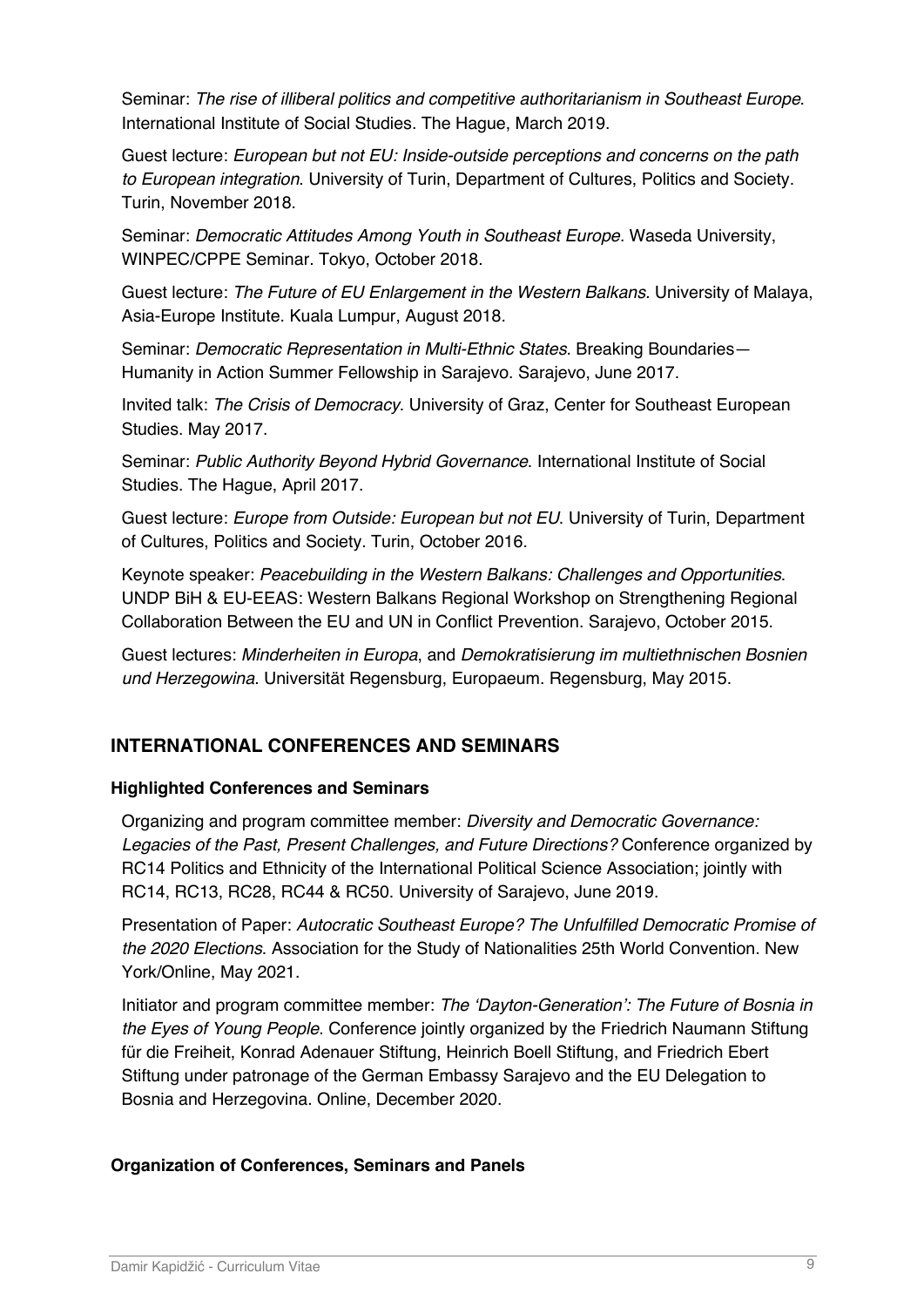Selection committee member: *Conflict. Stability. Democracy?* Annual International Conference of the Serbian Political Science Association. Belgrade, September 2019.

Panel organizer and chair: *The Rise of Illiberal Politics in the Western Balkans*. International Political Science Association, RC14 Politics and Ethnicity: Diversity and Democratic Governance. Sarajevo, June 2019.

Program committee member: *The Politics of Building Peace in the Region: Burdens of the Past and Visions for the Future*. University of Sarajevo & forumZFD. Sarajevo, October 2017.

Event organizer of academic seminar: *Understanding Civil Resistance: Nonviolent Struggles for Democracy and Justice*. University of Sarajevo & International Center on Nonviolent Conflict, Washington D.C., United States. Sarajevo, May 2015.

#### **Paper Presentations at Conferences (selected)**

Presentation of Paper: *The Impact of Power-Sharing on Autocratization under Conditions of Uncertainty*. International Political Science Association, RC14 & RC28 Virtual Colloquium: Disruption, Crisis, Opportunity: Whither Democratic Governance? Brussels/Online, December 2020.

Presentation of Research: *The role of regional political parties and sub-state autonomy in promoting and inhibiting state-capture*. Belgrade Security Forum. Online, October 2020.

Presentation of Paper: *Subnational Illiberal Politics and Ethnic Party Dominance in Bosnia and Herzegovina*. Annual International Conference of the Serbian Political Science Association. Belgrade, September 2019.

Presentation of Paper: *Segmental Volatility in Ethnically Divided Societies*. Co-author: Olivera Komar. International Political Science Association, RC14 Politics and Ethnicity: Diversity and Democratic Governance. Sarajevo, June 2019.

Presentation of Paper: *The Rise of Illiberal Politics in Southeast Europe*. Chiba University, Relational Studies on Global Conflicts International Conference: Towards a New Approach to Contemporary Crises. Belgrade, December 2018.

Presentation of Paper: *Democratic attitudes and political participation among youth in the Southeast Europe: Assessing the impact of globalization and war*. International Social Science Council and Kyushu University, World Social Science Forum 2018. Fukuoka, September 2018.

Presentation of Paper: *Ethnic Cleavages and Electoral Volatility in the Party System of Bosnia and Herzegovina*. University of Montenegro & CSES, Regional working conference: Studying political behavior in the Balkans. Podgorica, June 2017.

Presentation of Paper: *Electoral Volatility and Pillarization of the Party System in Bosnia and Herzegovina*. International Political Science Association, 24th World Congress of Political Science. Poznan, July 2016.

Presentation of Paper: *Public Authority beyond Hybrid Governance*. Central and East European ISA & International Studies Association, Joint International Conference: The Politics of International Relations. Ljubljana, June 2016.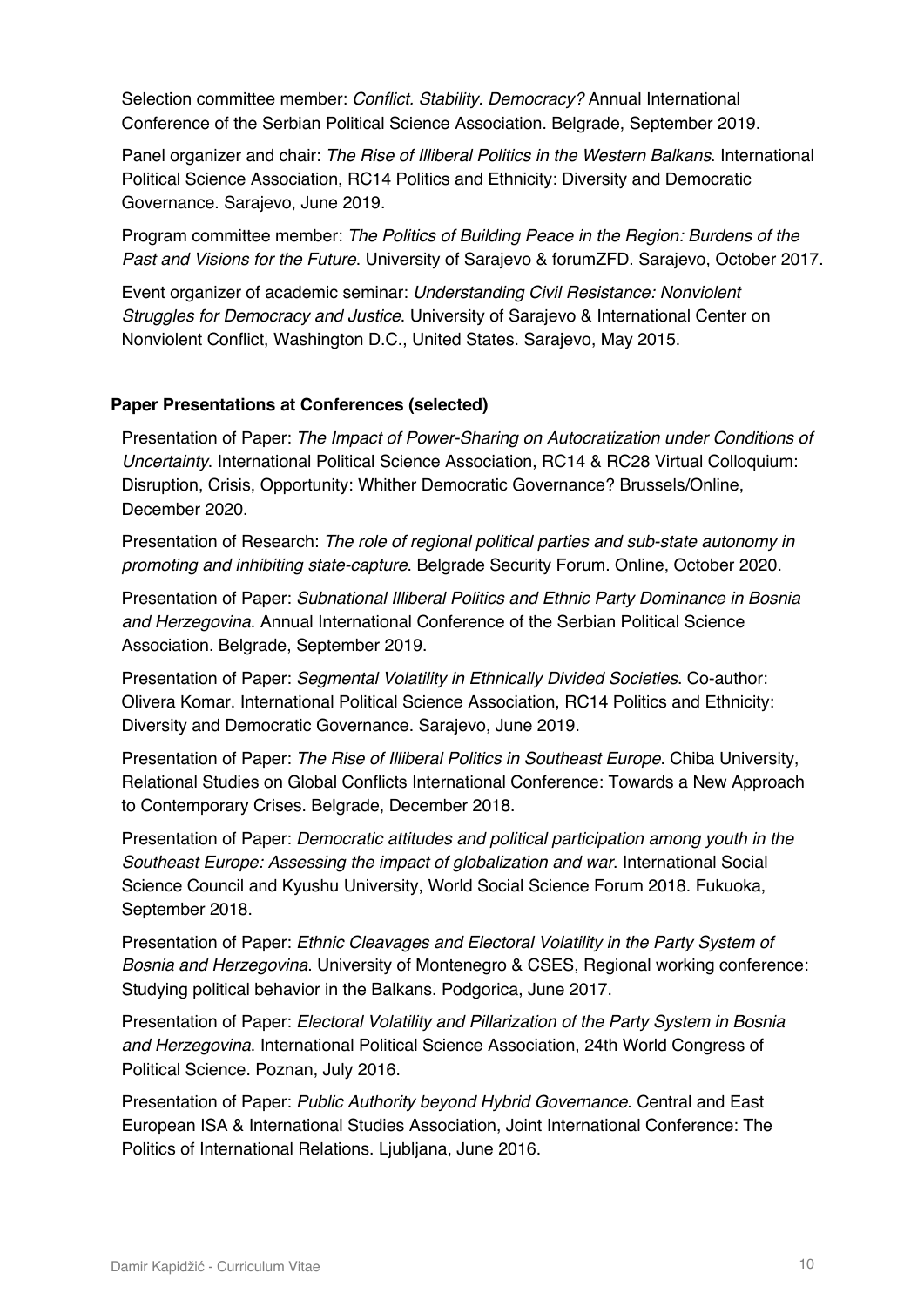Presentation of *Balkan Comparative Electoral Study* project results. RRPP & University of Fribourg, RRPP Annual Conference: Social, Political & Economic Change in the Western Balkans. Ohrid, May 2015.

Presentation of Paper: *Democratic Transition and Electoral Design: Bosnia and Herzegovina's 1990 Presidential Elections*. Association for the Study of Nationalities & Central European University, Conference: Nationalist Responses to Economic and Political Crises. Budapest, June 2014.

### **Seminars and Workshops (selected)**

University of Aberdeen & Faculty of Political Science, University of Sarajevo: *Power-Sharing and Good Governance*. Sarajevo, September 2018.

Center on Democracy, Development, and the Rule of Law, Stanford University & Faculty of Political Science, University of Sarajevo: *Leadership Academy for Development: The Role of Public Policy in Private Sector Development*. Sarajevo, July 2017.

Queen's University Belfast & Center for Southeastern Europe, University of Graz: *Fissures on the Edges: Central & South Eastern Europe and European crises*. Graz, July 2016.

Friedrich Ebert Stiftung Berlin: *The European Peace and Security Order Under Threat*. Berlin, May 2015.

World Peace Foundation & Tufts University: *The Militarized Political Marketplace: Challenges to Security Sector Governance*. Talloires, August 2014.

# **CONSULTANCY WORK**

European Union Special Representative to BiH. Lead consultant on deliberative democracy for project: *Citizens' Assembly* on constitutional deliberation; 2021–2022. <http://skupstinagradjana.ba>

Council of Europe. Local expert consultant on deliberative democracy for project: *Building democratic participation in the City of Mostar*; 2020–2021. <http://mostargradimo.ba>

OSCE Mission to BiH. Consultant to Democratic Governance Section; 2021–2022.

COWI, Copenhagen. Local Expert Consultant-Evaluator for *Interim Evaluation of Cross-Border Programmes between Candidate/Potential Candidate Countries (intra-Western Balkan Borders) under the Cross Border Cooperation Component of IPA*; 2010–2011.

# **PROFESSIONAL SERVICE AND ADDITIONAL INFORMATION**

### **Supervision and Mentoring**

Graduate thesis supervisor for 23 M.A. students (successfully defended) and 2 PhD students (Sead Tafro, Mirnes Kovač, both in progress) at the University of Sarajevo, Faculty of Political Science. Research supervisor for 4 visiting PhD students: Angelica Vascotto (Universita Cattolica del Sacro Cuore di Milano), Romana Burianová (Masaryk University Brno), Francesca Rossi (Sapienza University of Rome), and Satoshi Tanaka (Osaka University); and for Fulbright student Eva Sky Isaković.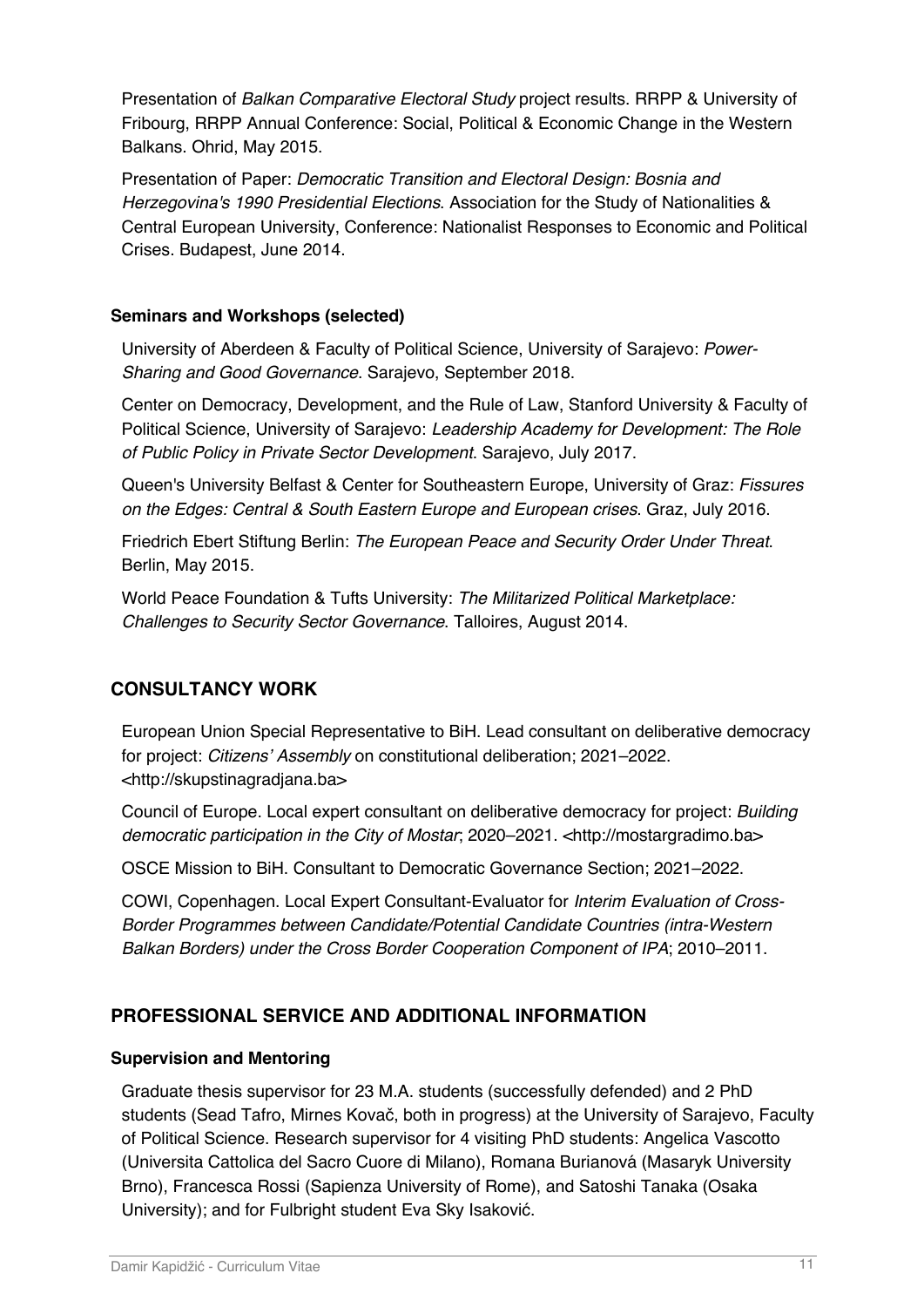### **Curriculum Development**

*Interdisciplinary Doctoral Program in Social Sciences.* Curriculum development working group member [University of Sarajevo, Faculty of Political Science; 2019–2021].

*European Joint Doctorate – INFLUENCE*. Coordinator for University of Sarajevo [Consortium with University of Glasgow, University of Vilnius, Helsinki University, and Charles University. Proposal 955999 submitted to H2020-MSCA-ITN-2020; 2019–2020].

*Curriculum Development joint European Political Science MA (euroPS)*. Working group member for Comparative Politics - University of Sarajevo [Consortium of ten universities led by the University of Salzburg. Funded through the Erasmus+ Capacity Building in the field of Higher Education Programme; 2015–2017; http://euro-ps.org].

*European Integration Studies MA.* Curriculum development working group member [University of Sarajevo, Faculty of Political Science; 2016–2017].

*South/East European Master Programme in Peace Studies*. Project manager and team coordinator for the University of Sarajevo [Institutional partnership of the University of Sarajevo, University of Belgrade, University of Zagreb, University of Basel, and ICP Switzerland. Funded through SCOPES by SNF; 2011–2014].

*International Relations and Diplomacy B.A. and M.A.* Curriculum development working group member [University of Sarajevo, Faculty of Political Science; 2012–2013].

#### **Editorial roles**

*Journal Southeastern Europe*, guest editor for special issue; 2023. *Journal of Regional Security*, guest editor for special issue; 2022. *Politi*č*ki* ž*ivot*, Editorial Board member since 2022. *Southeast European and Black Sea Studies*, guest editor for special issue; 2020. *Springer Nature Social Sciences*, Editorial Board member since 2020. *Journal of Comparative Politics*, Editorial Board member since 2020. *Forum za sigurnosne studije*, Editorial Board member since 2017. *Sarajevo Social Science Review*, Editorial Board member since 2016; Editor 2020–2021.

#### **Reviewer for books and manuscripts submitted to**

*Oxford University Press, International Political Science Review, Perspectives on Politics, Southeast European and Black Sea Studies, Springer Nature Social Sciences, Democratization, Party Politics, Ethnopolitics, Nationalism and Ethnic Politics, Journal of International Relations and Development, Publius: The Journal of Federalism, Regional and Federal Studies, Journal of Intervention and Statebuilding, Peacebuilding, International Peacekeeping, Europe-Asia Studies, Dru*š*tvena istra*ž*ivanja, Contemporary Southeastern Europe, Sarajevo Social Science Review, Croatian International Relations Review, Politi*č*ke perspektive, Godi*š*njak Fakulteta politi*č*kih nauka Beograd, Journal of Comparative Politics*.